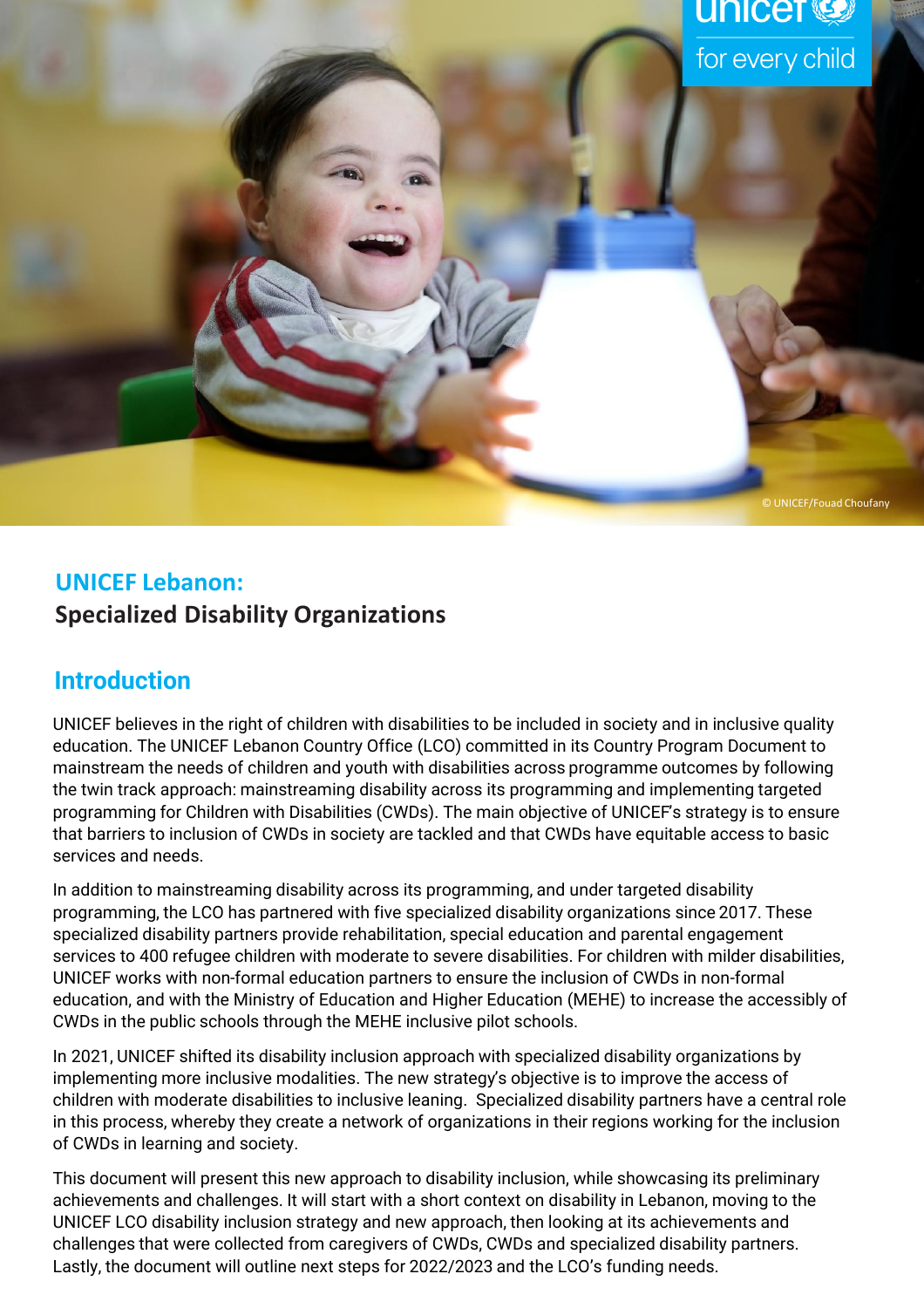

**900,000 persons with disabilities in Lebanon**

**150,000 children with disabilities in Lebanon**

**Multiple crises are increasing vulnerability of people and children with disabilities**

# **Disability in Lebanon**

The total number of Persons with Disabilities (PWD) in Lebanon is estimated at 900,000 for children and adults.<sup>1</sup> CWDs are estimated at 150,000 given the international expected benchmark disability rate of 2.5 per cent.<sup>2</sup> UNICEF, the World Health Organization (WHO), and the World Bank estimate that 5 per cent of children below the age of 14 have a disability, which is far higher than the figures under the Lebanese State's registration system. Unemployment is increasingly high and severe for persons with disabilities in Lebanon, with a recent study by ESCWA pointing out that over 86 per cent of persons with disabilities in Lebanon are unemployed (ESCWA, 2020). Finally, the stigmatization and segregation of persons with disabilities has led to a built environment which is inaccessible, UNESCO (2013) reporting that 95 per cent of buildings and facilities in Beirut do not have adequate disability accessibility measures.<sup>3</sup>

CWDs are among the most marginalized groups in Lebanon. Although the Law 220/2000 on Rights of Persons with Disabilities addresses the rights of PWDs to access proper education, rehabilitation services, employment, medical services, sports and public transport and stresses the right to political participation, most of its provisions are not being implemented.<sup>4</sup>

The absence of disability inclusion structures, and lack of access of people and children with disabilities to basic inclusive services, is one of the main reasons for the increased marginalization and vulnerability of PWDs in Lebanon. Inclusion of children with disabilities is also hindered by discriminatory attitudes and behaviors that are unfortunately prevalent in Lebanese society. Around 70 per cent and 25 per cent of UNICEF Knowledge Attitude and Practices (KAP, 2017) survey respondents thought that children with physical and intellectual disability, respectively, should be integrated into society and participate in the life of the community. This means that negative attitudes towards the inclusion of children with intellectual disability in particular are widespread.

The multiple crises that Lebanon faced since 2020 have only increased the vulnerabilities of people and children with disabilities. The economic crisis impacted residents' purchasing power and their ability to provide for the extra cost of disability; whereas lockdowns increased the barriers CWDs face to access learning and needed rehabilitation services because of their online modalities. Being a refugee with disability residing in Lebanon is an additional layer of vulnerability as refugees do not have access to already decreasing services that the Ministry of Social Affairs (MOSA) provides to Lebanese children. It is estimated that 30 per cent of refugees in Lebanon may have disabilities or demonstrate specific needs. 23 per cent of disabilities are 'unspecified' in the United Nations High Commissioner for Refugees (UNHCR) data.<sup>5</sup>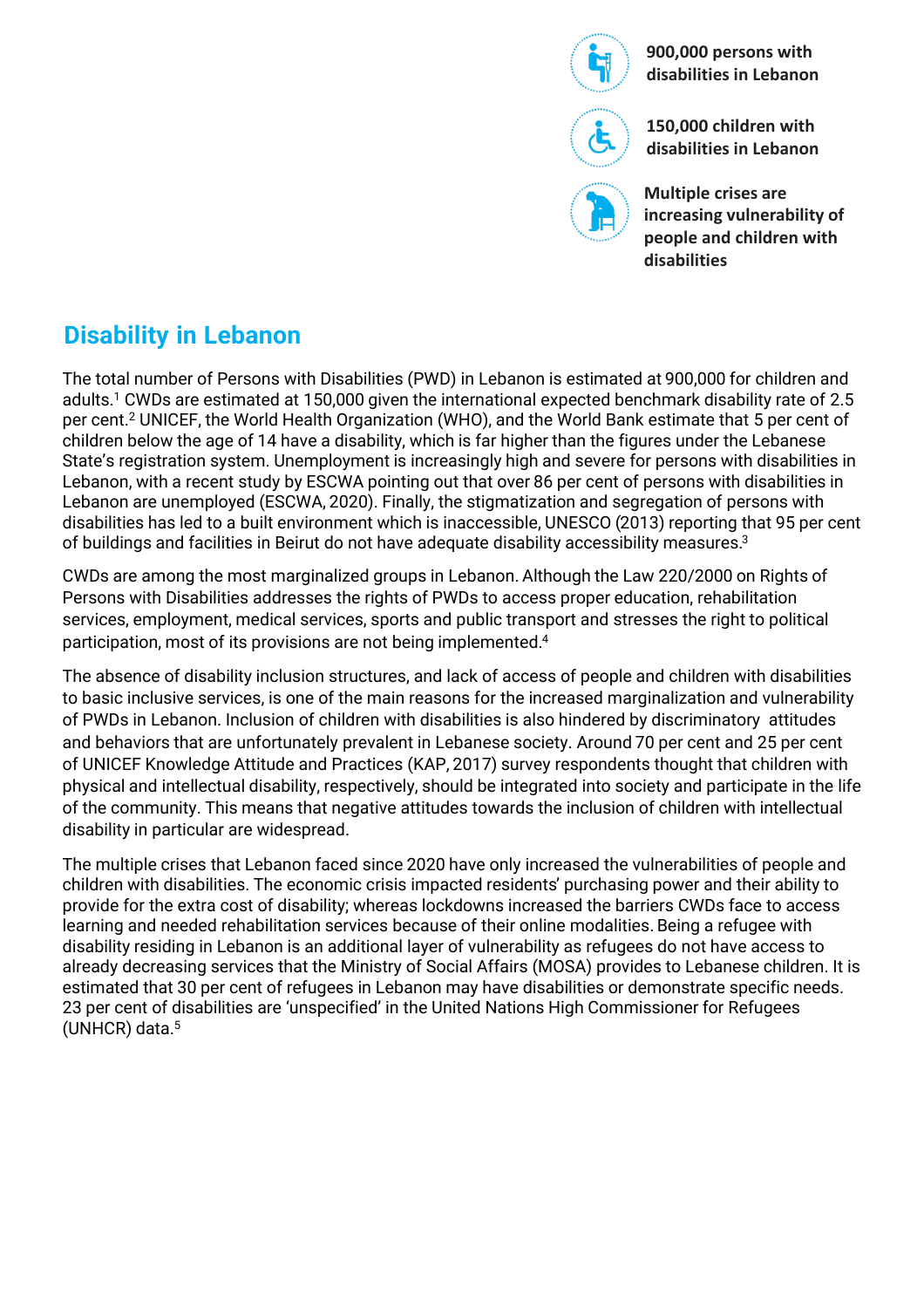# **UNICEF LCO Disability Inclusion Strategy**

In the Country Programme Document 2017-2022, UNICEF committed "to work across programme outcomes to gather robust data and mainstream the needs of children and youth with disabilities, planning evidence-based specific interventions to address their needs". As a general framework, the twin track approach is adopted: on the one hand, mainstreaming disability in regular programmes, with disability-specific measures that empower the children to address their specific needs. On the other hand, providing specialized services for children with moderate to severe disabilities, whom the regular programmes are not yet capacitated enough to accommodate. Integrated in and in parallel to these efforts, UNICEF continuously works on promoting positive attitudes and behaviours on inclusion through rolling out the Social and Behavioural Change (SBC) strategy as the creation of a more favourable enabling environment in communities is key to the success of any inclusive programme.

### 1. Approach with Specialized Disability Partners and Linkage with NFE and MEHE Pilot Schools

UNICEF has been working closely with its partners and the Government of Lebanon to ensure that CWDs have access to quality inclusive education (mild to moderate disabilities), or special education (noninclusive) for children with moderate to severe disabilities.

For refugee children with moderate to severe disabilities, they are receiving, since 2017, an integrated package of special education (non-inclusive), rehabilitation and parental engagement services within specialized disability organizations. Four hundred refugee children are targeted on a yearly basis.

For children with mild to moderate disabilities, they receive inclusive education services from non-formal education UNICEF partners, or the MEHE's pilot schools. UNICEF has been working closely with nonformal education partners to ensure the integration of children with mild to moderate disabilities in their services, in addition to working with the Lebanese government to strengthen education systems and capacities so girls and boys with disabilities have equal access to quality inclusive education. UNICEF supported MEHE's implementation of the pilot inclusive<sup>6</sup> education project in 30 public schools which includes the provision of individual assistive devices to CWDs and specialized supplies kits for each inclusive school, which is being scaled up to an additional 60 schools in 2022-2023, in addition to the operationalization of 20 second shift schools.

### 2. Social and Behavioural Change (SBC) for Inclusion

SBC is an evidence-based, strategic, systematic and targeted approach which aims to create a conducive environment. UNICEF developed a cross-cutting Social and Behavioural Change strategy by first mapping out all discriminatory behaviors of different audiences, including children and parents of children with and without disability, service providers such as teachers, municipalities, governmental and non- governmental institutions - operating in different sectors (education, protection, health, social inclusion, WASH and Youth). Then, the strategy specifies desired behaviors and communication channels to show how can existing hindering attitudes and practices of different stakeholders can be transformed into positive ones to create enabling environment for inclusion. Indeed, specialized and non-formal education partners have an essential role in implementing the SBC strategy with children, caregivers and the whole community.

### 3. Parental Engagement Curriculum

UNICEF developed a Parental Engagement Curriculum and Facilitators Guide after identifying a need for a tailored approach for the context of Lebanon and the current gaps in disability-specific knowledge and skills for caregivers. This curriculum offers global considerations for disability inclusive parenting and encompasses a fully participatory approach.

The curriculum provides information for parents and caregivers of CWDs on how to advocate and promote children's rights for inclusion, understand and enhance their development through early childhood, middle childhood, and adolescence, use positive approaches to help CWD learn appropriate behaviors, to encourage independent life skills, to protect them from violence and for parents/ caregivers to understand and manage their own emotions related to raising children with disabilities.

The core content includes positive communication with children and adolescents, understanding their developmental needs, employing positive discipline techniques and ensuring safe environments. The curriculum will be implemented in 2022 following a full-scale five days' training.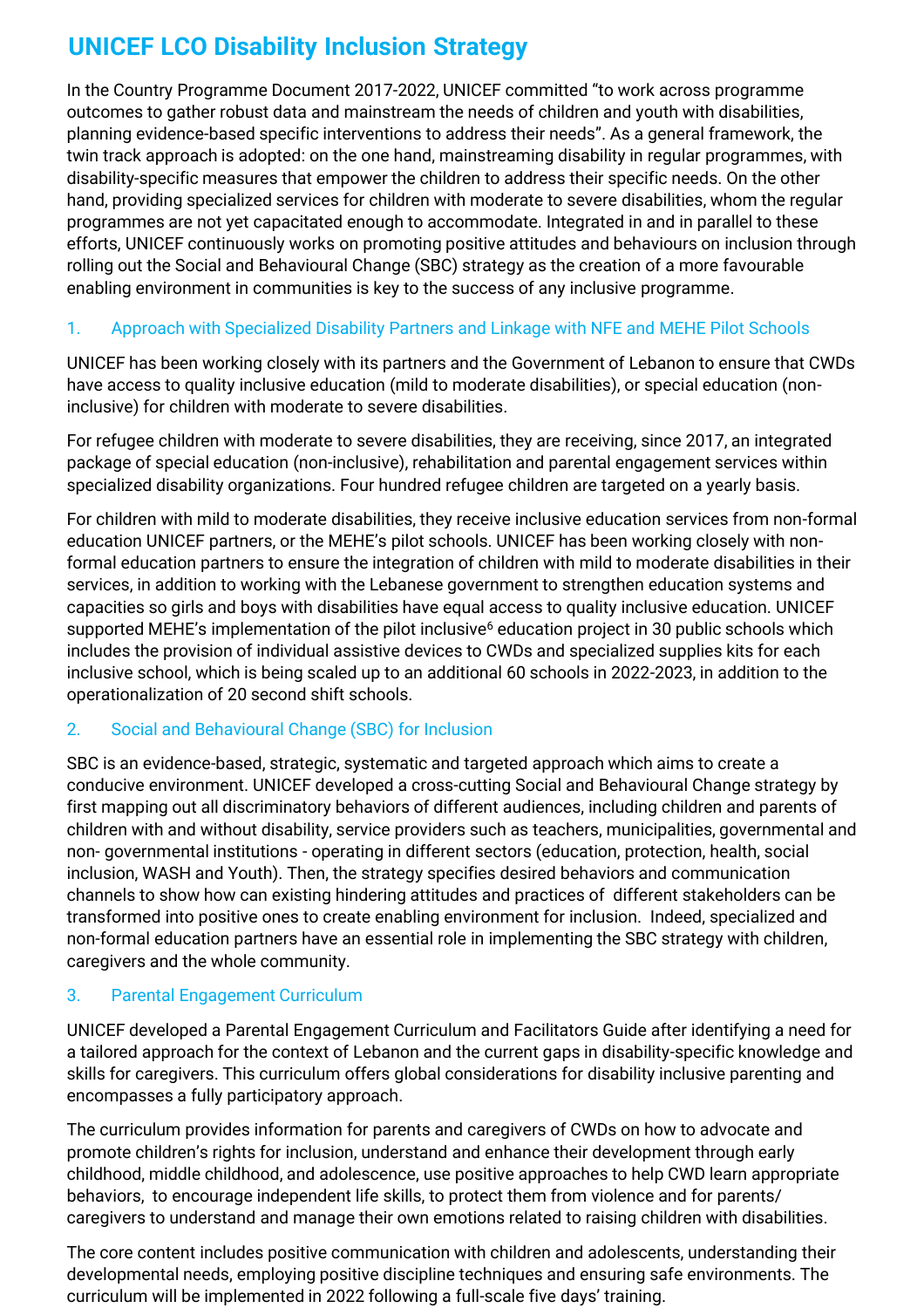### 4. New Approach with Specialized Disability Organizations

UNICEF adapted its strategy with specialized disability organizations in 2021, whereby it incorporates more inclusive modalities of implementation with specialized disability partners. The aim of the new strategy is for specialized disability organizations to create a network of organizations working in their regions for the inclusion of CWDs in learning and society.

Instead of having children with moderate to severe disabilities receiving special non-inclusive education, the specialized disability organizations would build networks with formal public or private schools and non-formal education organizations, to ensure that children with moderate disabilities are partially or fully integrated in inclusive learning, while still receiving rehabilitation services at the specialized disability organization.

The specialized disability organization, with the support of UNICEF, would have a central role in pushing formal schools and non-formal education organizations to integrate children with more moderate to severe disabilities in inclusive learning. They would work with the schools, teachers, caregivers, and the whole community to showcase that children with moderate disabilities can be integrated in inclusive learning. Likewise, the approach is to have specialized disability organization ultimately become resource centers who have the specialty and capacity to support in inclusive learning within the school environment.

UNICEF adapted its strategy with disability organizations in 2021 to incorporate more inclusive modalities of implementation

The specialized disability organization will have a central role in pushing formal schools and NFE organizations to integrate children with moderate to severe disabilities

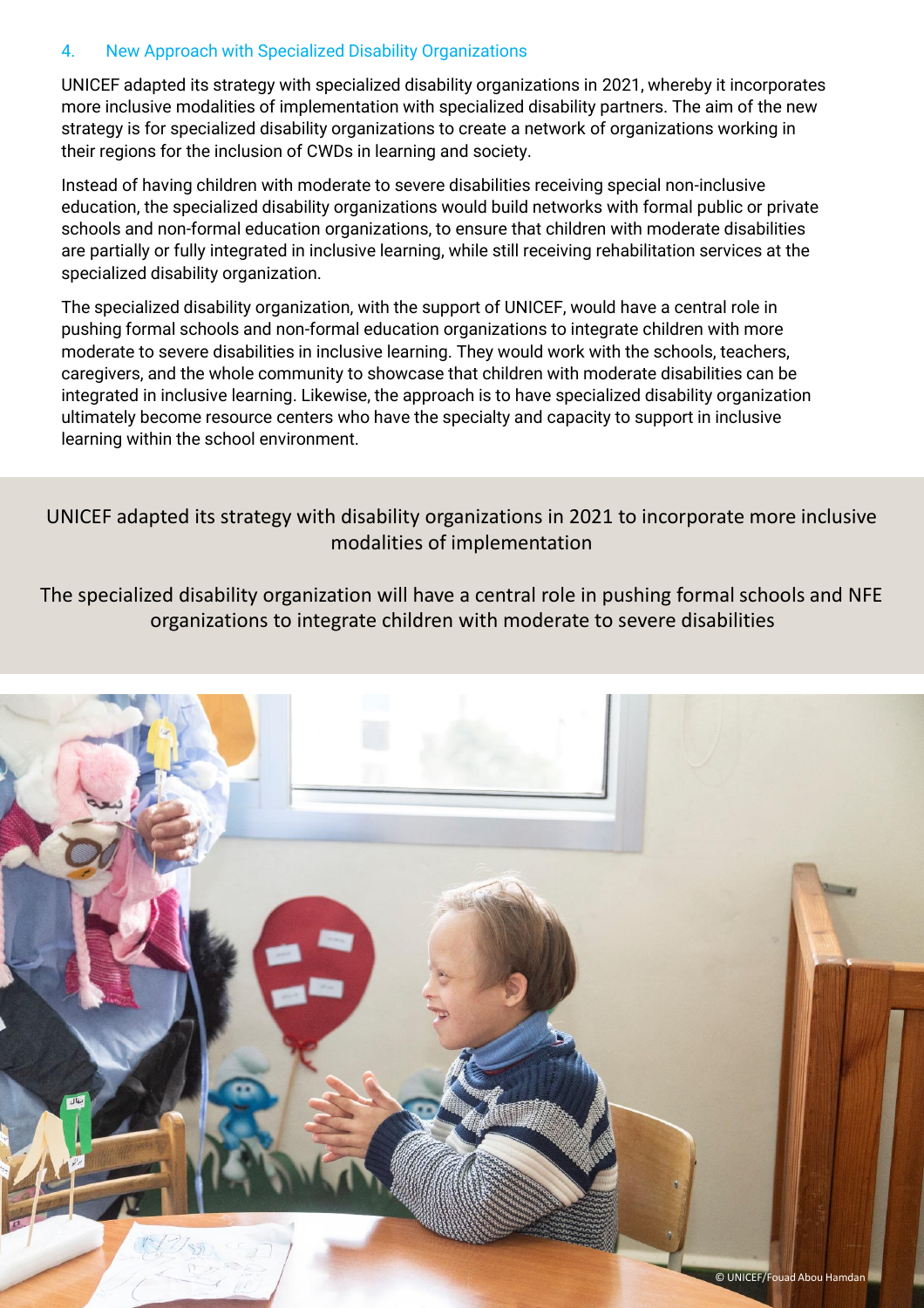# **Achievements**

### 1. Selection of specialized disability partners

The current UNICEF specialized disability partners of 2021/2022 went through a rigorous selection process, whereby an evaluation committee, consisting of UNICEF staff, assessed the submissions and selected organizations based on their inclusive implementation strategies and their expertise in providing services to children with moderate and severe disabilities. The selected Organizations are FISTA, National Rehabilitation and Development Center (NRDC), Orphan Welfare Society (OWS), Humanity Inclusion (HI) and Youth Association for the Blind (YAB).

### 2. Disability Inclusion Assessment

To increase the capacities of specialized disability organizations on disability inclusion, YAB, with extensive expertise in the inclusive school model and its implementation, assessed and put in place a capacity building plan for the specialized disability and non-formal education partners. The objective is for specialized organizations to have the needed skills and knowledge to be leaders in their regions on disability inclusion, leading to the integration of children with moderate disabilities in inclusive learning. The assessment was conducted in 2021 and the training took place in January and February 2022.

## 3. Full inclusion of children with disabilities in inclusive learning

Until December 2021, 486 (39 per cent girls) refugee CWDs are receiving education, rehabilitation and parental engagement services from the five specialized disability partners. As an immediate impact of the newly adapted disability strategy, and due to close coordination and follow up from specialized partners, out of the 486 CWDs, 53 children (mostly with severe to moderate disabilities) **were integrated fully, as of January 2022, in formal and non-formal inclusive education**, while still receiving rehabilitation services from specialized organizations. This integration is led by the specialized partners who are working closely with teachers, school personnel and caregivers.

Positive impact on CWDs' wellbeing who were integrated in inclusive education was directly noticed by specialized organizations, caregivers and children. Caregivers saw an increase in the self-esteem of their children and improvement of their capacities. Some **children reported being happier to go to the center (specialized partner) and the school**, and partners have seen CWDs becoming more playful, expressive of their needs and less aggressive with peers. **One 13-year-old Syrian boy, who cannot see, and who has never been to school, expressed his immense joy to be going to school next year**. He is currently being prepped to be integrated in formal education in the 2022/2023 scholastic year.

### 4. Promoting positive attitudes and behaviours on inclusion

Each partner is technically supported to design and implements a set of initiatives that tackle contextspecific relevant barriers and behaviors. **So far, around 250,000 people have been engaged/reached through these SBC activities with key messages on inclusion with partners using many innovative tools,** especially during COVID-19. All the implemented activities were selected to be showcased in the International SBC Summit and were also showcased in the global workshop to end stigma on disability under the title of "effective activities using the socio-environmental model to end stigma". Below are some examples of tools and activities implemented by partners:

- Inclusion: Include children with disabilities in summer camp, scouts, sports club, and recreational activities. This includes providing capacity building to service providers and working with children and their parents to ensure an enabling environment.
- Community engagement: Map and engage key stakeholders in the area to co-develop and implement community-based plans for inclusion. An example of an initiative is to develop with the community an inclusive public garden.
- Social Mobilization: Launch a competition between universities on producing the best video on inclusion, conduct disability rights street parades, include pictures of people with disability on popular social media pages.
- Edutainment: Develop and perform theater play on inclusion, conduct storytelling on children's book on disability, equip a mobile van with characters and songs on inclusion to move through neighborhoods during COVID-19.

An impact evaluation was launched to measure the change in attitudes of caregivers and their children and professionals with regards to the social inclusion of children with disability before and after each SBCC activity (of three of the 4 implementing partners) and it is expected to be finalized in July 2022. The results will be used to enhance programming.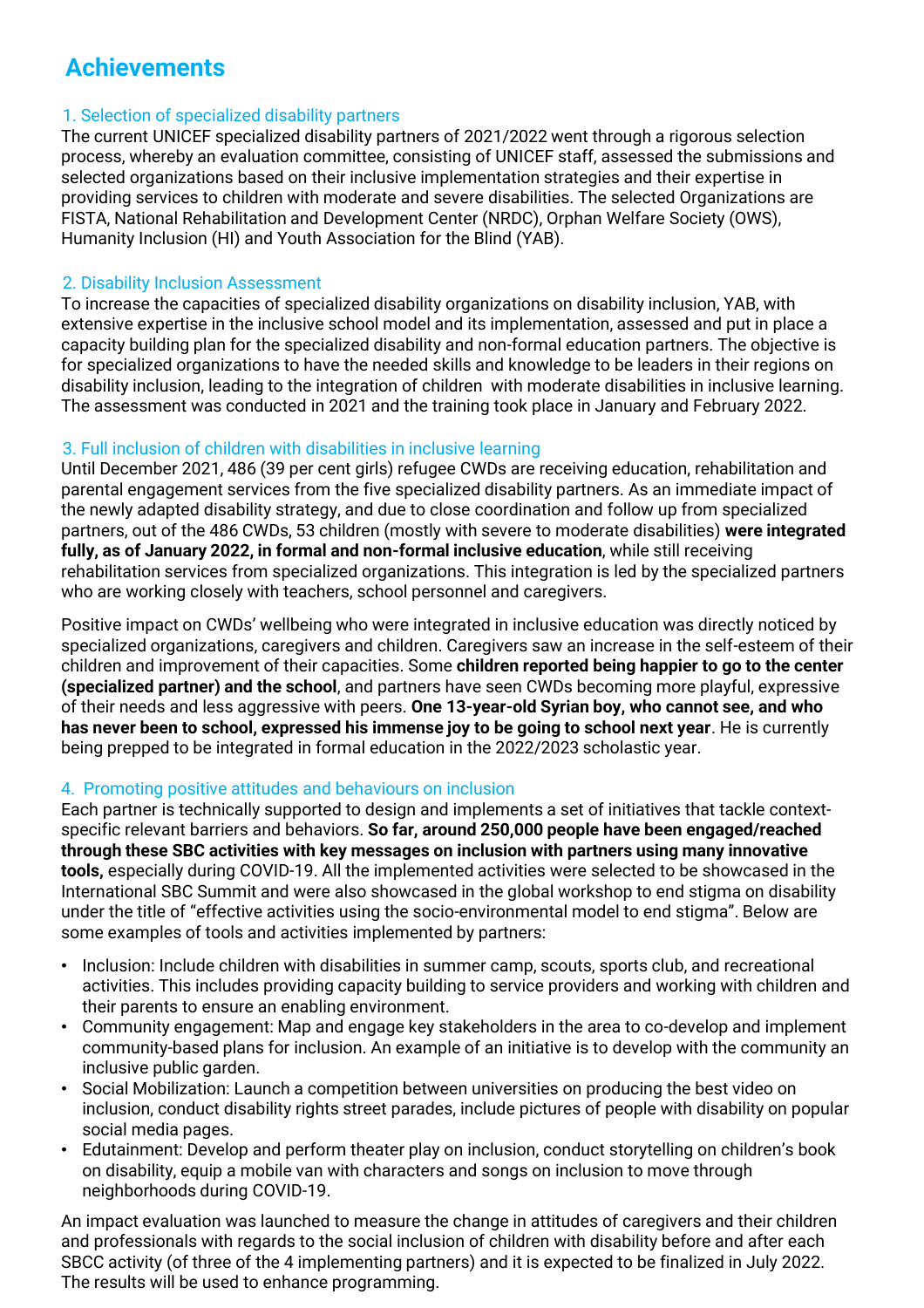#### 5. Parental engagement curriculum

**The Parental Engagement curriculum for Parents of Children with Disabilities is meant to be an open resource and fully accessible to be used by all organizations locally and internationally.** The curriculum was developed in a participatory approach ensuring to meet the needs and voices of the represented communities. It was validated through a series of discussions, reviews, and validations by the Inclusive Education team at UNICEF and a team of specialists from UNICEF headquarters in New York. Likewise, validation workshops took place with NFE partners, organizations of PWDs within the Lebanese context and input provided was incorporated into the curriculum and the facilitator's guide.

Facilitators of parental engagement sessions are now equipped with the knowledge of strategies and approaches to engage parents and caregivers of children with disabilities; and to provide tools and resources to strengthen the capacity and advocacy. The curriculum is also available in English and Arabic. In September 2021, 47 facilitators, social workers, trainers, inclusion officers, program managers of 18 UNICEF partner NFE and Disability organizations attended a three-day training on the Curriculum. In March 2022, UNICEF began rolling out a full-scale five-day training with over 30 education and child protection implementing partners, will be followed by one-on-one coaching in 2022.

#### 6. Mainstreaming of CP, GBV and gender within specialized UNICEF disability partners

All specialized disability partners' staff were trained on gender, GBV and CP safe identification and referrals. Boys and girls with disabilities are at a higher risk of GBV; therefore, staff working with girls with disabilities in specialized disability organizations are aware of what gender and GBV are and how they can safely refer them safely to GBV services.

#### 7. Inclusion of Children with Disabilities in Haddi, Social Assistance Program

In November 2021, 1,688 children with disability receiving services from the 5 specialized disability organizations were included in UNICEF's new social assistance program for children, Haddi (meaning "next to me" in Arabic). It provides a child grant in the form of a monthly USD cash transfer, linked to necessary services, to help households in raising their children. Families with one child identified receive US\$40 per month, US\$60 for two children and US\$80 for three children or more identified. Prior to Haddi, and since June 2020, 1,016 CWDs receiving services from specialized disability organization were included in cash assistance under the Child-wellbeing package (assistance in Lebanese pounds).

### 8. Inclusion of Children with Disabilities in Cash for Education Programme

UNICEF's 'Cash for Education Programme' provides non-Lebanese (primarily Syrian refugee) children enrolled in several grades in second shift public schools, including all children with disabilities enrolled in any grade, with a monthly cash transfer of US\$20, for 5 months covering February to June 2022. The cash assistance will support families of eligible children to cover indirect costs of education (such as transportation and daily allowances) to increase attendance and retention in formal education. Of the target of 85,000 children, an estimated 5,100 CWDs (6 per cent) will be included in the programme. Guidance notes to identify children with disabilities in second shift public schools and subsequently support their cash for education programme registration were shared with relevant stakeholders, including the Ministry of Education and Higher Education, school directors, and UNICEF's implementing partners. The projected role of specialized disability organizations will be to support the follow-up on children with disabilities that are absent from school, along with referrals to additional support services.

# **Challenges**

Specialized partners face several barriers in the quest to integrate children with moderate to severe disabilities in inclusive education. First, attitudes and perceptions of school personnel, caregivers and the community discourage inclusion of CWDs in formal education, especially for children with intellectual disability. This is due to the perception that CWDs would benefit more if provided with learning adapted for their needs, which would protect them from the bullying of children without disabilities.

Second, the multiple crisis that Lebanon faced is limiting the capacities of formal schools in accepting new children or CWDs and have limited capacities to remove barriers and work on improving their systems to be inclusive. This is due to the economic crisis and the limited human resources (some schoolteachers left due to low salaries) that are affecting schools' capacities tremendously.

Third, the economic crisis and lack of commitment to disability inclusion as a right for all PWDs from the Lebanese state, resulting in the gap in implementation of law 220/2000, have a negative impact on disability inclusion structures and advocacy in this regard.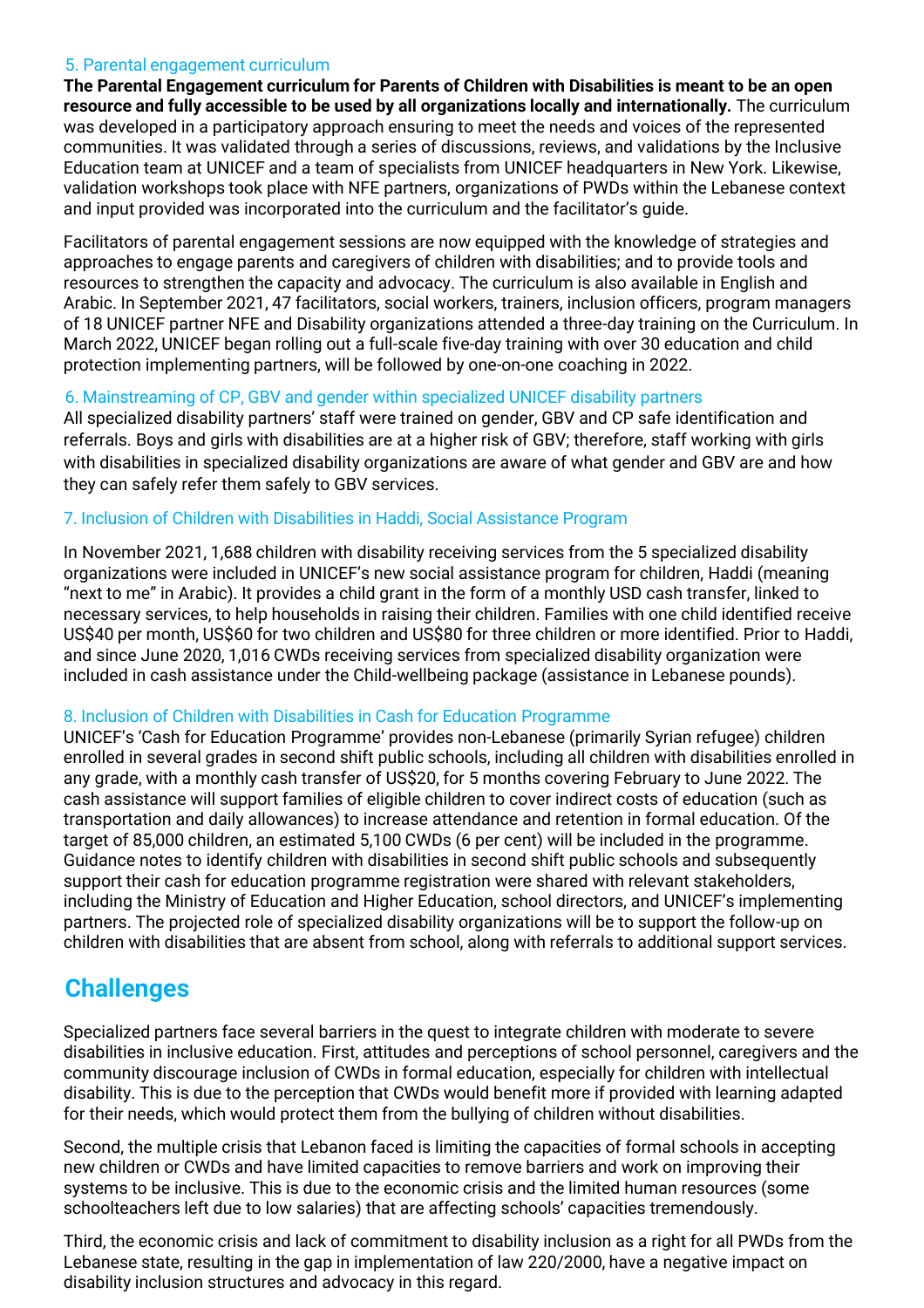# Next steps and funding needs

#### 2022 to 2023 approach

UNICEF in Lebanon is planning to continue its disability inclusive approach in 2022/23 for 500 children with moderate and severe disabilities to have access to special or inclusive education, rehabilitation and parental engagement services. **Without these services, children with moderate to severe disabilities will stay at home increasing their protection risks and would not be able to realize their basic rights to education, protection, health, play and community participation.** 

Likewise, in efforts to ensure accessibility, an assistive technology/devices/mobility aids component will be added as a critical bridge to allowing CWDs integrate in mainstream education. Focusing on organizational capacity, specialized organizations are to adapt and implement an Inclusive education policy within their organization that will govern the nature of their programs and guide the culture internally to promote meaningful participation.

**The inclusive modality of implementation will be strengthened** by ensuring that the network of specialized disability partners continues its advocacy and work with formal schools and non-formal education organizations, and with the whole community, to integrate children with moderate disabilities in inclusive education, and puts in place structures for this integration to be sustainable.

Given the prevailing negative attitudes and behaviors around disability and inclusion, **the creation of a favorable enabling environment in communities is key to the success of any inclusive program.** An SBC component should be incorporated in the programs of both Specialized partners and NFE partners. That is to ensure that individual, social and behavioral barriers are systematically assessed and countered in both the school community setting. To complement the work of specialized services, and non-formal education, an SBC partnership is to be established to focus on social changes and address social barriers and social norms.

**Efforts to mainstream GBV within specialized disability organizations would continue to tackle additional risks girls with disabilities are subjected to.** Moreover, the work of specialized disability organizations will tackle specific barriers and needs that girls with disabilities face in society and to reach services. On the other side, specialized disability organizations are trained to refer children with disabilities at risk of child labor, violence, and child marriage to adequate child protection services. Noting that CP and GBV partners will be trained on inclusion of children with disabilities in CP and GBV programs. Moreover, CP and GBV partners will be trained on inclusion core concepts and best practices using guidance developed by WRC in 2018.

**Parental Engagement sessions are to continue as a critical component of the integrated package of services provided to children.** All UNICEF implementing partners working on disability inclusion, will be required to adapt the UNICEF developed Parental Engagement Curriculum for Parents of Children with Disabilities to provide parents with the specialized content targeting their specific needs, that are not met through general parental engagement programs.

#### **Sustainability**

**Twenty per cent of the targeted children will receive assistive devices,** ensuring an adequate support system is put in place to promote disability inclusive learning and every child's right to mainstream education. The program will be aligned with the academic year allowing for formal and non-formal educational pathways to be identified correspondently.

In addition, **capacity building will continue for all partners, led by a National NGO that will head a consortium of consultants that are specialized in a specific disability type** (visual, hearing, physical and learning). This local NGO will be able to provide the technical support at the child level, ensuring quality and effective disability inclusion for all education and specialized disability implementing partners. This unique approach targets an identified implementation gap related to barriers for integration of children with moderate to severe disability in inclusive education.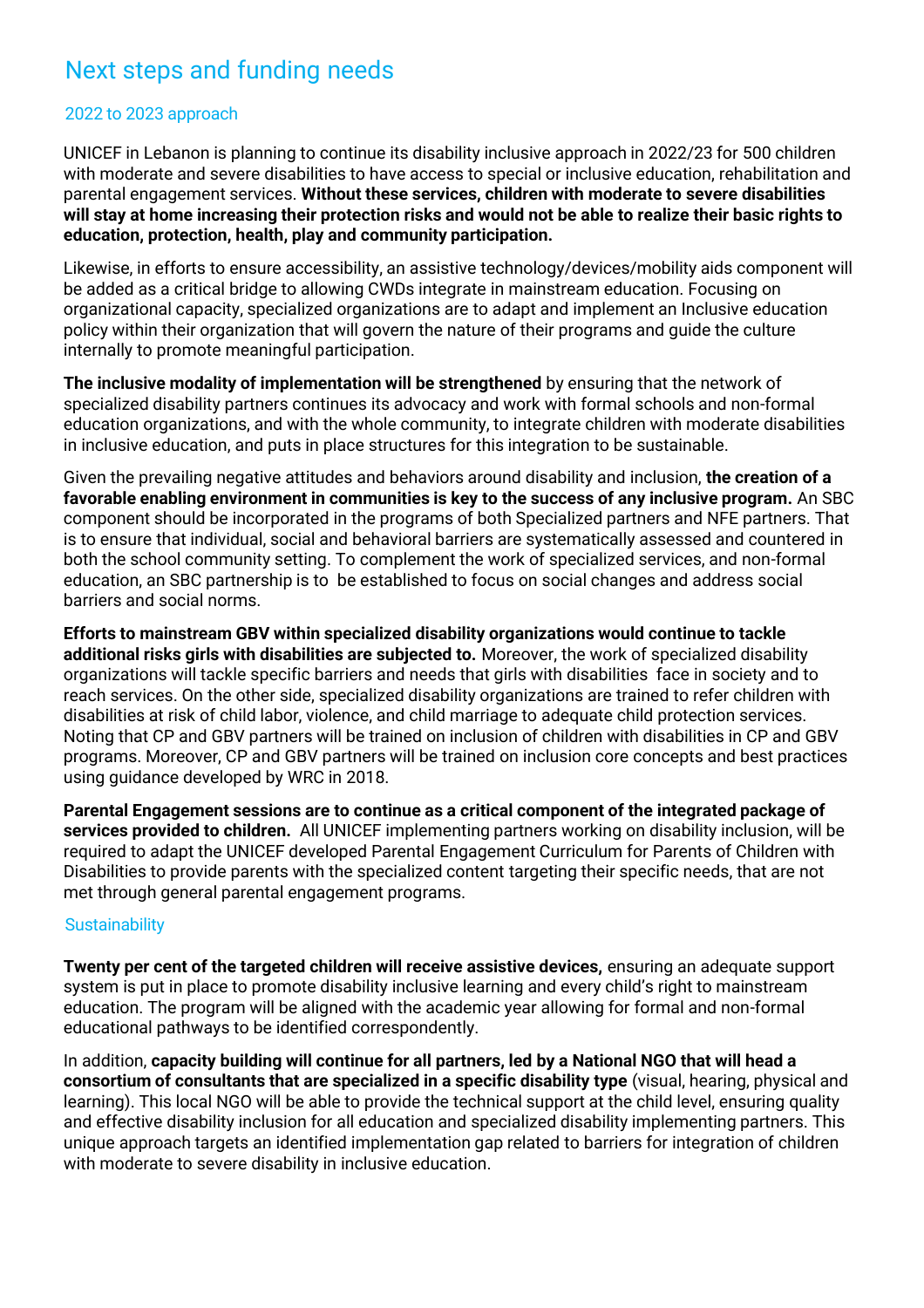This approach will support specialized disability organizations to shift their mindset and mode of implementation to become resource centers that support in the inclusion of children with disabilities in inclusive education, rather than conforming with long standing norms and societal segregation of children with disabilities, especially those with moderate to severe disabilities.

The inclusive modality being implemented does tackle the project's sustainability since it works on giving an active role to specialized disability organizations to be agents of change in their areas, working with local communities and schools to push for disability inclusion. To ensure sustainability of the project, a requirement for selected organizations is:

- To specify the school they will be partnering with along with having a clear disability inclusive plan with the school,
- To promote a local school level approach,
- To have special educators supporting the teachers for a short period of time to ensure inclusion of child in learning. The special educator not to replace/ or stay next to child in the classroom for a long period of time, rather their role is to support the teacher and child for the main goal of ensuring independence of the child to learn similarly to his/ her peers.